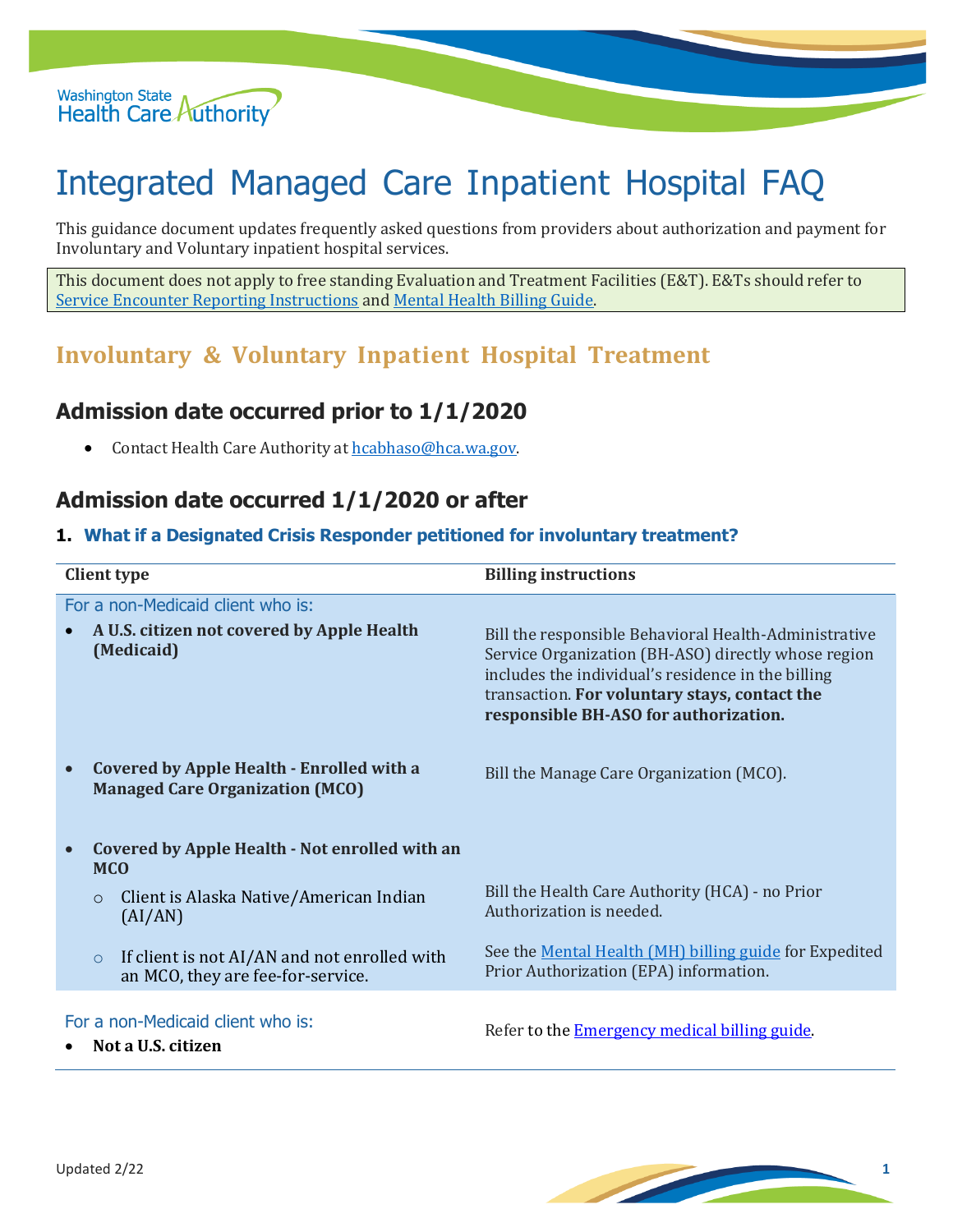#### **2. What if client is back-dated as Apple Health eligible covering the admit date – who is responsible for payment?**

#### Reminder – before billing always check for Apple Health coverage to see if coverage has changed.

Apple Health is responsible from the date of eligibility.

- If the client's MCO enrollment covers the date of admission, submit the claim to the MCO for payment.
- If the client's MCO does not cover the date of admission and client is covered fee-for-service at time of admission, submit the claim to HCA via ProviderOne—follow the directions regarding EPA found in the Mental [Health billing](https://www.hca.wa.gov/billers-providers-partners/prior-authorization-claims-and-billing/provider-billing-guides-and-fee-schedules) guide.
- If the client's back-dated Apple Health enrollment begins after the date of inpatient hospital admission, HCA will pay for covered days. (The BH-ASO can be billed for uncovered initial days.)
	- $\circ$  Bill entire stay to HCA, including dates the client was not eligible, by submitting to HCA with two revenue lines (example 0124)
		- Bill covered service and report non-covered services on a separate line.
		- One service line for the non-covered days (for days not covered by HCA, (enter claim note: billed and paid by the BH-ASO)
		- One service line for the days HCA is to cover.
- For further assistance refer to the [Mental Health billing guide](https://www.hca.wa.gov/billers-providers-partners/prior-authorization-claims-and-billing/provider-billing-guides-and-fee-schedules) or contact HCA customer service at 1-800- 562-3022.

#### **3. For involuntary inpatient hospital treatment - what if client is from out-of-state?**

- If an individual is an out-of-state resident but was detained in Washington state, is not Apple Health eligible, and does not have any other active insurance coverage, you would submit to the BH-ASO in the Region the client was detained. You will want to include documentation showing your efforts to determine there is no other active insurance coverage and documentation showing the client is an out of state client as well as the paperwork showing the county of detainment.
- If an individual was sent to Washington state for medical care by another state and is Medicaid eligible in that state, that State should be billed for care.
- If an individual opts to come to Washington with the intent of establishing residency and is Medicaid eligible—assist the client in enrolling the client in Apple Health.

#### **4. If the client becomes Apple Health eligible with a MCO after the BH-ASO pays for services does the provider have to bill the MCO?**

- Yes, only if the MCO enrollment [includes the admission date. Service prov](http://www.hca.wa.gov/assets/program/imc-inpatient-faqs.pdf)ider must notify the BH-ASO and reimburse the payment. See the Integrated Managed Care Inpatient FAQ.
- If the MCO enrollment does not include the admission date you will bill HCA using the split line process. Service provider must notify the BH-ASO and reimburse the payment.